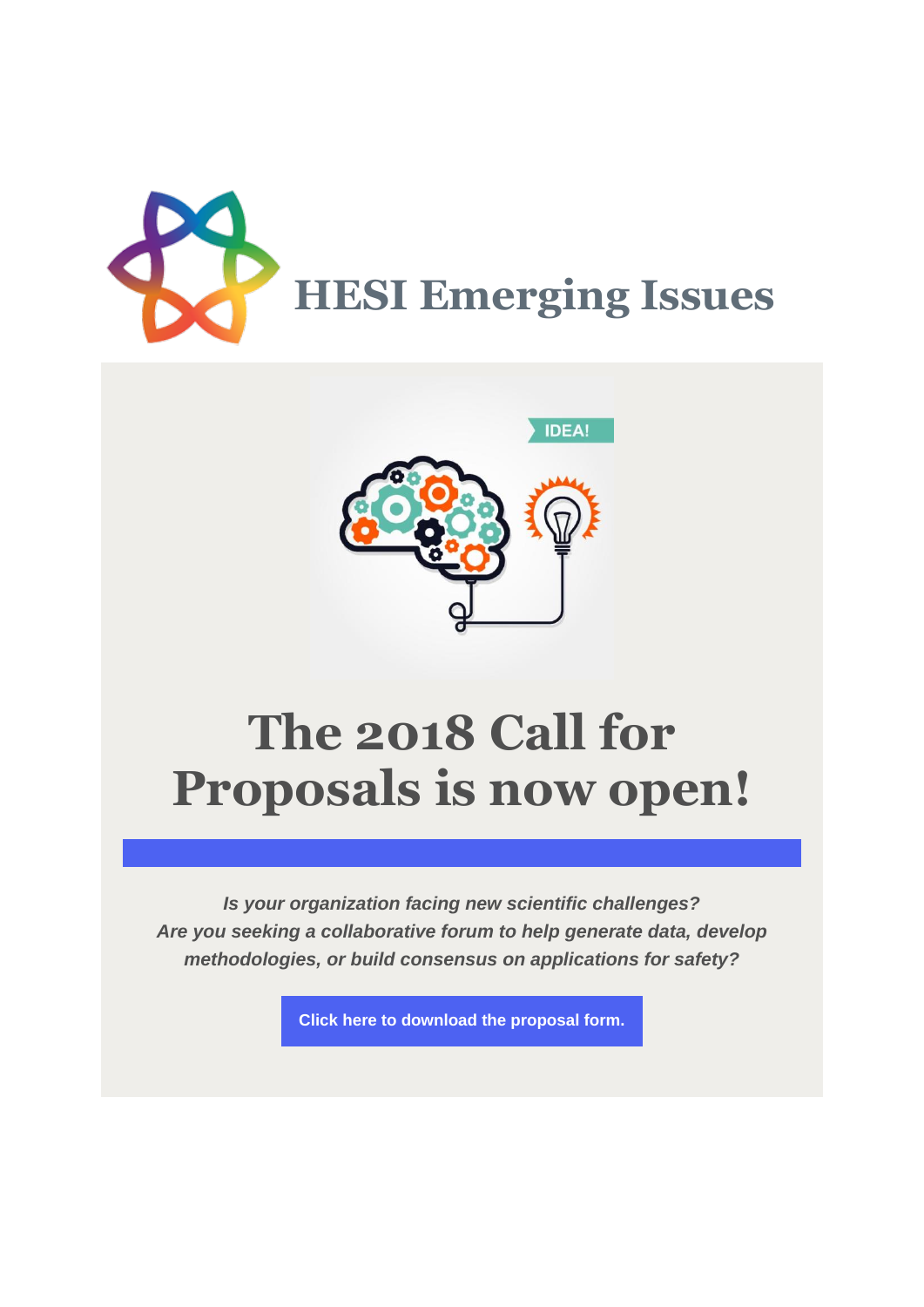The Health and Environmental Sciences Institute (HESI) seeks your suggestions for priority emerging scientific issues (human or environmental health) that should be addressed through a focused, multi-sector collaborative program. Proposals will be reviewed in early 2018 and one or more will be selected to from a new scientific collaborative program within HESI.

This is NOT a grant program and no direct financial awards to external parties will be made. However, selected programs may receive funding in the form of HESI support for scientific program design, coordination, and staffing. We are seeking topics that focus on the applied human and/or environmental health sciences and that require scientific perspectives and expertise from academe, government, industry, nonprofits, clinicians, and/or others research sectors.

*Looking for somewhere to start?* Learn more about HESI's existing scientific activities on our [Committees page](http://r20.rs6.net/tn.jsp?f=001F05Y_NGNLv9oisZjEl5sKKIo2x7KcJ7l5RAJGvMIKKM8dtUvJqBfGLfvIseCPgW97HQJDb6GUIJzbjIbfqfaLCu-Q0Qbt8QYrX5ZS8aa_Vdetgxgr90miuIloyUJMu7G6WETwsgHbGamCWffFu3szTVEjf3OaOGu&c=xMfOM9O5aH5mZYhFh6yqo8JCNfm9boZ7cryN7jK6p37LkWIgBFgLKw==&ch=PaMfE4tx9dxoHcvy02CqVAikDcskEiNCMUxZETrCFu4yp6uOO9n3nA==) and in the 2017 Annual [Activities Report,](http://r20.rs6.net/tn.jsp?f=001F05Y_NGNLv9oisZjEl5sKKIo2x7KcJ7l5RAJGvMIKKM8dtUvJqBfGG4t-zlVqOuygprBCbqS0q9weCwj61HeTaopEv7fWj5Kk7AioNMwWvq0xtSaVDyJGfI-TIH2aB_zzbl6WvrBcHuoJ36SuZInZXmJDVorVFRFiktug0Cxnlu-VJgE_opwUg==&c=xMfOM9O5aH5mZYhFh6yqo8JCNfm9boZ7cryN7jK6p37LkWIgBFgLKw==&ch=PaMfE4tx9dxoHcvy02CqVAikDcskEiNCMUxZETrCFu4yp6uOO9n3nA==) as well as our perspectives on important and emerging themes in the [Science Foresight d](http://r20.rs6.net/tn.jsp?f=001F05Y_NGNLv9oisZjEl5sKKIo2x7KcJ7l5RAJGvMIKKM8dtUvJqBfGCI-ElKy62yXZssWAi1HEEYQ_R9gpJugof8lDfxzgHMfZfSE2KUxlXKqD7BYhq2Yvo-TjnbGnGkhJr3myEagzGSDDvcH9scE9sRbFXDEAsAJQx6TgRhbLCNMYlcw60mY5-o6ePcYAX2DnR_DamSN_TYBxVcAnefOUKpv_SFRgZMeHVvvmUzHKhQxN5HP3NmWgHgzfhDj2c0nsz3sy9F58jo=&c=xMfOM9O5aH5mZYhFh6yqo8JCNfm9boZ7cryN7jK6p37LkWIgBFgLKw==&ch=PaMfE4tx9dxoHcvy02CqVAikDcskEiNCMUxZETrCFu4yp6uOO9n3nA==)ocument. These resources may help guide you when considering your idea, however HESI welcomes all new proposals whether they are captured in these lists or not!

The deadline to submit proposals for consideration in 2018 is **December 15, 2017**!



**Learn more! Check out the [Emerging Issues Process](http://r20.rs6.net/tn.jsp?f=001F05Y_NGNLv9oisZjEl5sKKIo2x7KcJ7l5RAJGvMIKKM8dtUvJqBfGDd97SCcOedAcW2hE19pRDca4HGYl8AFC7u5AD8CLrsnQl5xBgwzYnU7ZZ9-lkSPr1NmeC-8AqbIPOUWflXbBaoji1DgxRHjCJaktWd7InFxOZbPNNRRhutj_uz0DXhlDUYtuTVU11vYI2oEqxI2pAqBO8ri5ypHZYEdaXVhNwVW&c=xMfOM9O5aH5mZYhFh6yqo8JCNfm9boZ7cryN7jK6p37LkWIgBFgLKw==&ch=PaMfE4tx9dxoHcvy02CqVAikDcskEiNCMUxZETrCFu4yp6uOO9n3nA==)  [FAQs](http://r20.rs6.net/tn.jsp?f=001F05Y_NGNLv9oisZjEl5sKKIo2x7KcJ7l5RAJGvMIKKM8dtUvJqBfGDd97SCcOedAcW2hE19pRDca4HGYl8AFC7u5AD8CLrsnQl5xBgwzYnU7ZZ9-lkSPr1NmeC-8AqbIPOUWflXbBaoji1DgxRHjCJaktWd7InFxOZbPNNRRhutj_uz0DXhlDUYtuTVU11vYI2oEqxI2pAqBO8ri5ypHZYEdaXVhNwVW&c=xMfOM9O5aH5mZYhFh6yqo8JCNfm9boZ7cryN7jK6p37LkWIgBFgLKw==&ch=PaMfE4tx9dxoHcvy02CqVAikDcskEiNCMUxZETrCFu4yp6uOO9n3nA==) on our website.**